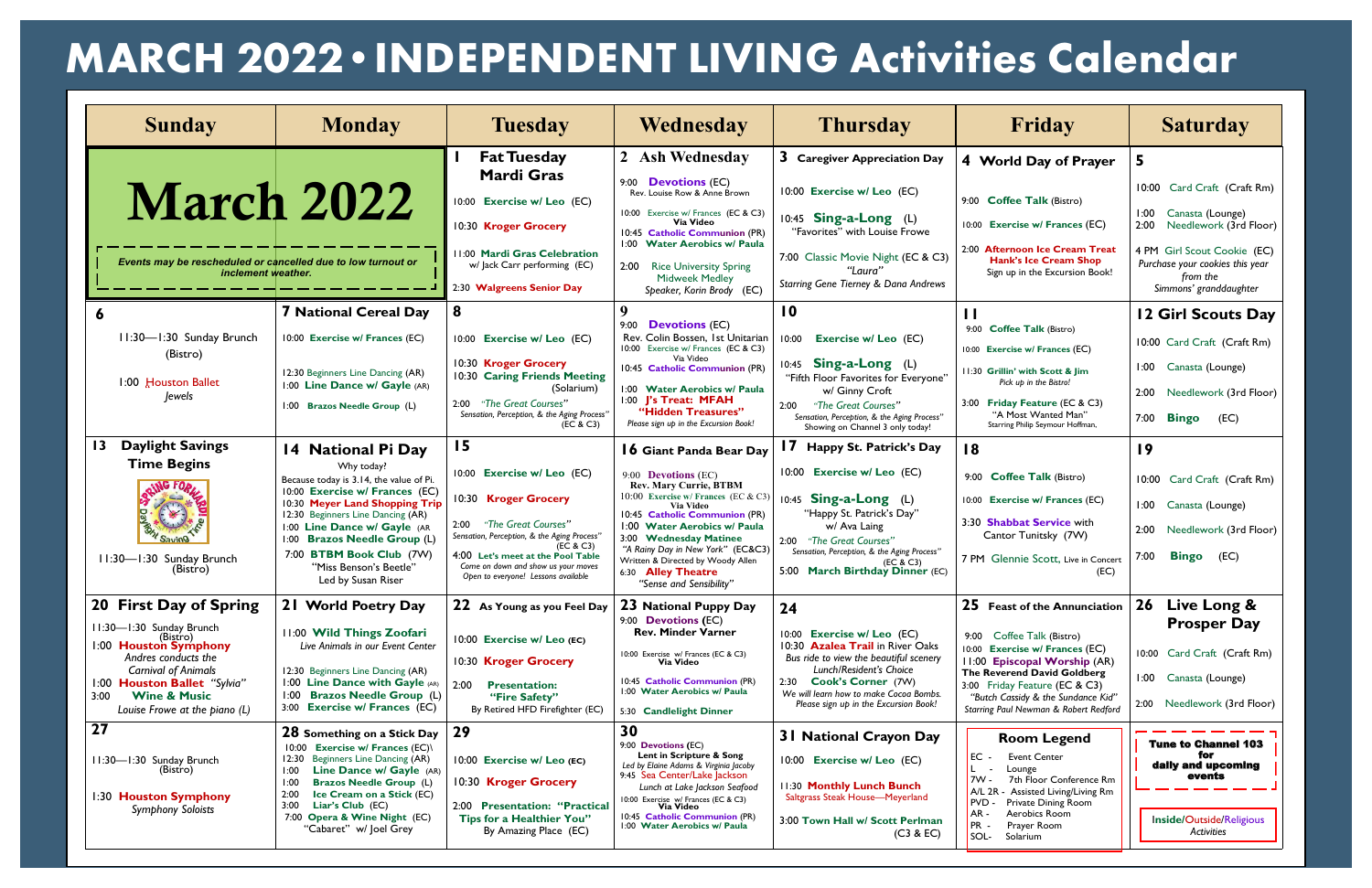| Sunday                                                                                                                                                            | Monday                                                                                                                              | <b>Tuesday</b>                                                                                                                                                                                          | Wednesday                                                                                                                                                                                                          | <b>Thursday</b>                                                                                                                                                                                                                               | Friday                                                                                                                                                                                                                                                   | Saturday                                                                                                                                                                 |
|-------------------------------------------------------------------------------------------------------------------------------------------------------------------|-------------------------------------------------------------------------------------------------------------------------------------|---------------------------------------------------------------------------------------------------------------------------------------------------------------------------------------------------------|--------------------------------------------------------------------------------------------------------------------------------------------------------------------------------------------------------------------|-----------------------------------------------------------------------------------------------------------------------------------------------------------------------------------------------------------------------------------------------|----------------------------------------------------------------------------------------------------------------------------------------------------------------------------------------------------------------------------------------------------------|--------------------------------------------------------------------------------------------------------------------------------------------------------------------------|
| March<br>2022                                                                                                                                                     |                                                                                                                                     | 9:00- Morning Visits<br>10:45- Daily Chronicles AR3<br>11:00- Resident Council AR3<br>2:00- Adult Coloring AR3<br>3:00- BINGO! DR3<br>Mardi Gras                                                        | 9:00- Morning Visits<br>9:00- Devotions (EC)<br>10:00- Daily Chronicles AR3<br>10:45- Catholic Communion<br>(PR)<br>2:00- Puzzles AR3<br>3:00- Afternoon Cinema &<br><b>Refreshments DR3</b><br>Ash Wednesday      | 9:00- Morning Visits<br>10:45- Daily Chronicles AR3<br>11:00- Chair Exercise AR3<br>1:30- Relaxing Music & Hand<br><b>Massage L3</b><br>3:00- Traveling Treat Cart                                                                            | 9:00- Morning Visits<br>10:45- Daily Chronicles AR3<br>11:00- Stretch & Hydrate AR3<br>2:00- Crafts Corner AR3<br>3:00- Friday Movie DR3                                                                                                                 | 5<br>10:00- Daily Chronicles<br><b>Delivered to Room 10:45-</b><br><b>Chair Exercise AR3</b><br>1:00- Room Visits w/ Activity<br><b>Cart</b><br>2:30- BINGO! DR3         |
| 9:00- Sunday Devotions<br><b>Delivered to Room</b><br>10:00- Puzzles AR3<br>2:00- Activities on the Go &<br><b>Friendly Visits</b>                                | 9:00- Morning Visits<br>10:45- Daily Chronicles AR3<br>11:00- Brain Exercise AR3<br>2:00- Room Visits<br>3:00- Monday Matinee       | 9:00- Morning Visits<br>10:45- Daily Chronicles AR3<br>11:00- Stretch & Hydrate AR3<br>2:00- Adult Coloring AR3<br>3:00- March Social: Live<br><b>Entertainment With Curtis</b><br><b>Nickelson DR3</b> | 9:00- Morning Visits<br>9:00- Devotions (EC)<br>10:00- Daily Chronicles AR3<br>10:45- Catholic Communion<br>(PR)<br>2:00- Puzzles AR3<br>3:00- Afternoon Cinema &<br><b>Refreshments DR3</b>                       | 10<br>9:00- Morning Visits<br>10:45- Daily Chronicles AR3<br>11:00- Chair Exercise AR3<br>1:30- Relaxing Music & Hand<br><b>Massage L3</b><br>3:00- Traveling Treat Cart                                                                      | 9:00- Morning Visits<br>10:45- Daily Chronicles AR3<br>11:00- Stretch & Hydrate AR3<br>11:30- Grillin' W/ Scott in the<br><b>Bistro</b><br>2:00- Cooks Corner DR3<br>3:00- Friday Movie DR3                                                              | 12<br>10:00- Daily Chronicles<br><b>Delivered to Room 10:45-</b><br><b>Chair Exercise AR3</b><br>1:00- Room Visits w/ Activity<br>Cart<br>2:30- BINGO! DR3               |
| 9:00- Sunday Devotions<br><b>Delivered to Room</b><br>10:00- Puzzles AR3<br>2:00- Activities on the Go &<br><b>Friendly Visits</b><br>Daylight Saving Time Begins | 14<br>9:00- Morning Visits<br>10:45- Daily Chronicles AR3<br>11:00- Brain Exercise AR3<br>2:00- Room Visits<br>3:00- Monday Matinee | 9:00- Morning Visits<br>10:45- Daily Chronicles AR3<br>11:00- Stretch & Hydrate AR3<br>2:00- Adult Coloring AR3<br>3:00- BINGO! DR3                                                                     | 16<br>9:00- Morning Visits<br>9:00- Devotions (EC)<br>10:00- Daily Chronicles AR3<br>10:45- Catholic Communion<br>(PR)<br>2:00- Puzzles AR3<br>3:00- Afternoon Cinema &<br><b>Refreshments DR3</b><br>Purim Begins | 17<br>9:00- Morning Visits<br>10:45- Daily Chronicles AR3<br>11:00- Chair Exercise AR3<br>1:30- Relaxing Music & Hand<br><b>Massage L3</b><br>3:00- St Patrick's Day treat!<br>(Pick up in the Dining Room<br>3rd Floor)<br>St. Patrick's Day | 9:00- Morning Visits<br>10:45- Daily Chronicles AR3<br>11:00- Stretch & Hydrate AR3<br>2:00- Crosswords & Puzzles<br>AR3<br>3:00- Friday Movie DR3                                                                                                       | 19<br>10:00- Daily Chronicles<br><b>Delivered to Room 10:45-</b><br><b>Chair Exercise AR3</b><br>1:00- Room Visits w/ Activity<br><b>Cart</b><br><b>2:30- BINGO! DR3</b> |
| 20<br>9:00- Sunday Devotions<br><b>Delivered to Room</b><br>10:00- Puzzles AR3<br>2:00- Activities on the Go &<br><b>Friendly Visits</b><br><b>Spring Begins</b>  | 21<br>9:00- Morning Visits<br>10:45- Daily Chronicles AR3<br>11:00- Brain Exercise AR3<br>2:00- Room Visits<br>3:00- Monday Matinee | 9:00- Morning Visits<br>10:45- Daily Chronicles AR3<br>11:00- Stretch & Hydrate AR3<br>2:00- Adult Coloring AR3<br>3:00- BINGO! DR3                                                                     | 23<br>9:00- Morning Visits<br>9:00- Devotions (EC)<br>10:00- Daily Chronicles AR3<br>10:45- Catholic Communion<br>(PR)<br>2:00- Puzzles AR3<br>3:00- Afternoon Cinema &<br><b>Refreshments DR3</b>                 | 24<br>9:00- Morning Visits<br>10:45- Daily Chronicles AR3<br>11:00- Chair Exercise AR3<br>1:30- Relaxing Music & Hand<br><b>Massage L3</b><br>3:00- Traveling Treat Cart                                                                      | 9:00- Morning Visits<br>10:45- Daily Chronicles AR3<br>11:00- Stretch & Hydrate AR3 Chair Exercise AR3<br>2:00- Crosswords & Puzzles<br>AR3<br>3:00- Friday Movie DR3                                                                                    | 26<br>10:00- Daily Chronicles<br><b>Delivered to Room 10:45-</b><br>1:00- Room Visits w/ Activity<br><b>Cart</b><br>2:30- BINGO! DR3                                     |
| 27<br>9:00- Sunday Devotions<br><b>Delivered to Room</b><br>10:00- Puzzles AR3<br>2:00- Activities on the Go &<br><b>Friendly Visits</b>                          | 28<br>9:00- Morning Visits<br>10:45- Daily Chronicles AR3<br>11:00- Brain Exercise AR3<br>2:00- Room Visits<br>3:00- Monday Matinee | 29<br>9:00- Morning Visits<br>10:45- Daily Chronicles AR3<br>11:00- Stretch & Hydrate AR3<br>2:00- Adult Coloring AR3<br>3:00- BINGO! DR3                                                               | 30<br>9:00- Morning Visits<br>9:00- Devotions (EC)<br>10:00- Daily Chronicles AR3<br>10:45- Catholic Communion<br>(PR)<br>2:00- Puzzles AR3<br>3:00- Afternoon Cinema &<br><b>Refreshments DR3</b>                 | 31<br>9:00- Morning Visits<br>10:45- Daily Chronicles AR3<br>11:00- Chair Exercise AR3<br>1:30- Relaxing Music & Hand<br><b>Massage L3</b><br>3:00- Traveling Treat Cart<br>3:00- Town Hall w/ Scott EC &<br>CH <sub>3</sub>                  | ***Activities may be subject to change***<br><b>AR3- Activity Room 3rd Floor</b><br><b>DR3- Dining Room 3rd Floor</b><br><b>PR- Prayer Room</b><br><b>EC- Event Center</b><br><b>L3- Library 3rd Floor</b><br>CH3- Channel 3<br>Questions? Dial EXT 3802 |                                                                                                                                                                          |

## **MARCH 2022 • ASSISTED LIVING Activities Calendar**